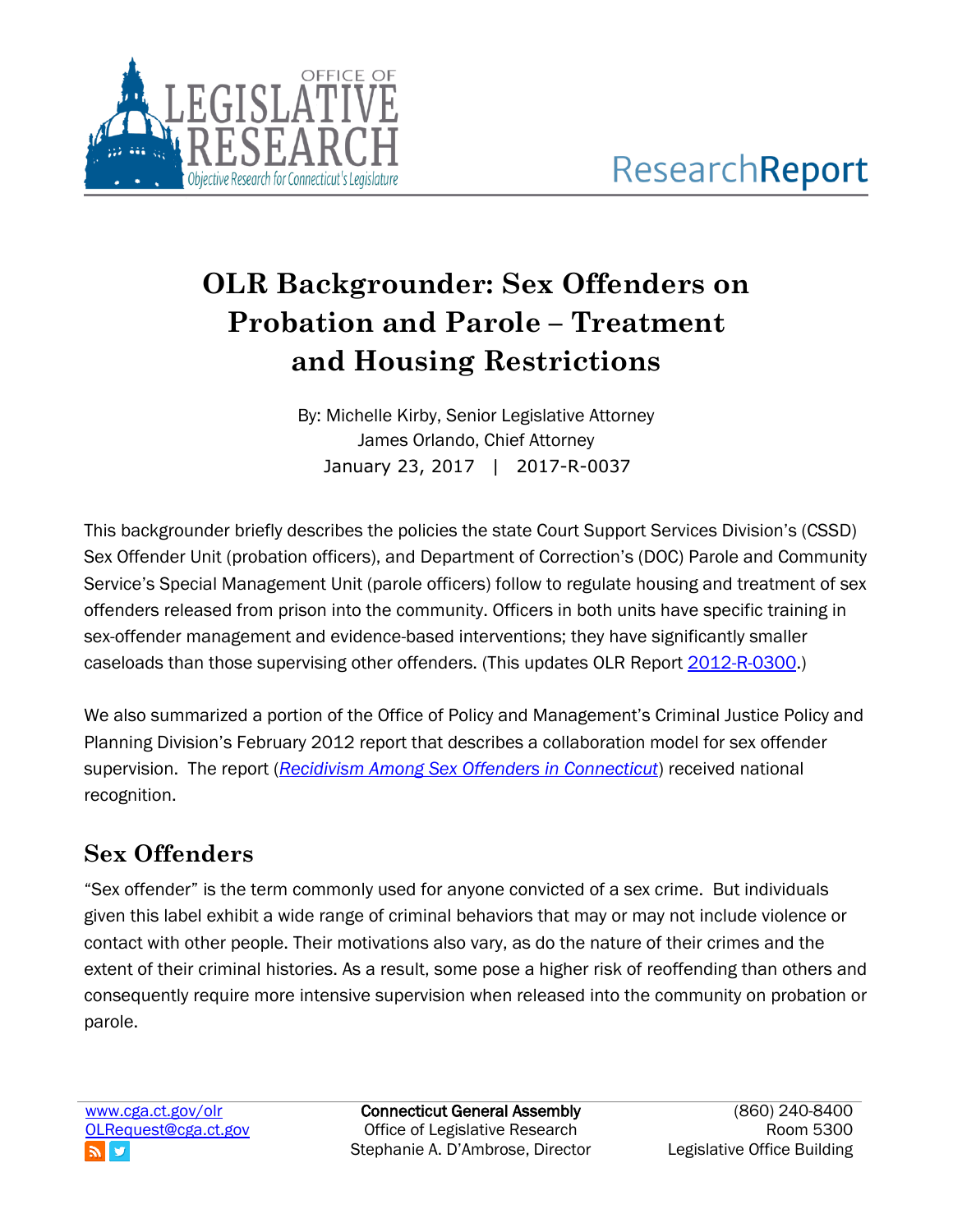Connecticut law recognizes four types of sex offenders — those convicted, or found not guilty due to mental disease or defect, of:

- 1. criminal offenses against minor victims,
- 2. non-violent sexual offenses,
- 3. sexually violent offenses, and
- 4. felonies committed for sexual purposes [\(CGS §§ 54-250\(2\), \(5\), \(11\), and \(12\)\)](http://www.cga.ct.gov/current/pub/chap_969.htm#Sec54-250.htm).

Those convicted of crimes in the first three categories must register as sex offenders; courts may require registration of those in the fourth. Registration is with the Department of Emergency Services and Public Protection; it maintains an on-line, searchable registry containing offenders' names, photographs, and addresses and descriptions of the sex crimes for which they have been required to register. Registrants must keep the department apprised of their whereabouts, school attendance, and workplaces, and notify it within five days of any changes [\(CGS § 54-250\)](http://www.cga.ct.gov/current/pub/chap_969.htm#Sec54-250.htm).

Probation and parole officers dictate other conditions with which sex offenders must comply while under community supervision, including completing treatment plans and living in pre-approved locations. Courts can also set conditions when sentencing an offender to probation.

## **Probation**

Probation is a court-mandated and -supervised form of community supervision. An offender may be sentenced to a term of probation in place of a prison sentence or ordered to serve a split sentence, which involves a term of imprisonment followed by a period of probation. As of January 6, 2017, there were 2,150 persons under specialized sex offender supervision by probation officers, of which 1,504 are on the sex offender registry.

## *Evaluations and Community Treatment*

According to a representative of the Judicial Branch, unless prohibited by a judge or unit supervisor, sex offenders are subjected to sex offender evaluations, usually conducted by a provider under contract with CSSD. Some offenders are referred to providers affiliated with the Connecticut Association for the Treatment of Sexual Offenders or Association for the Treatment of Sexual Abusers if the contractor is not able to complete their evaluations.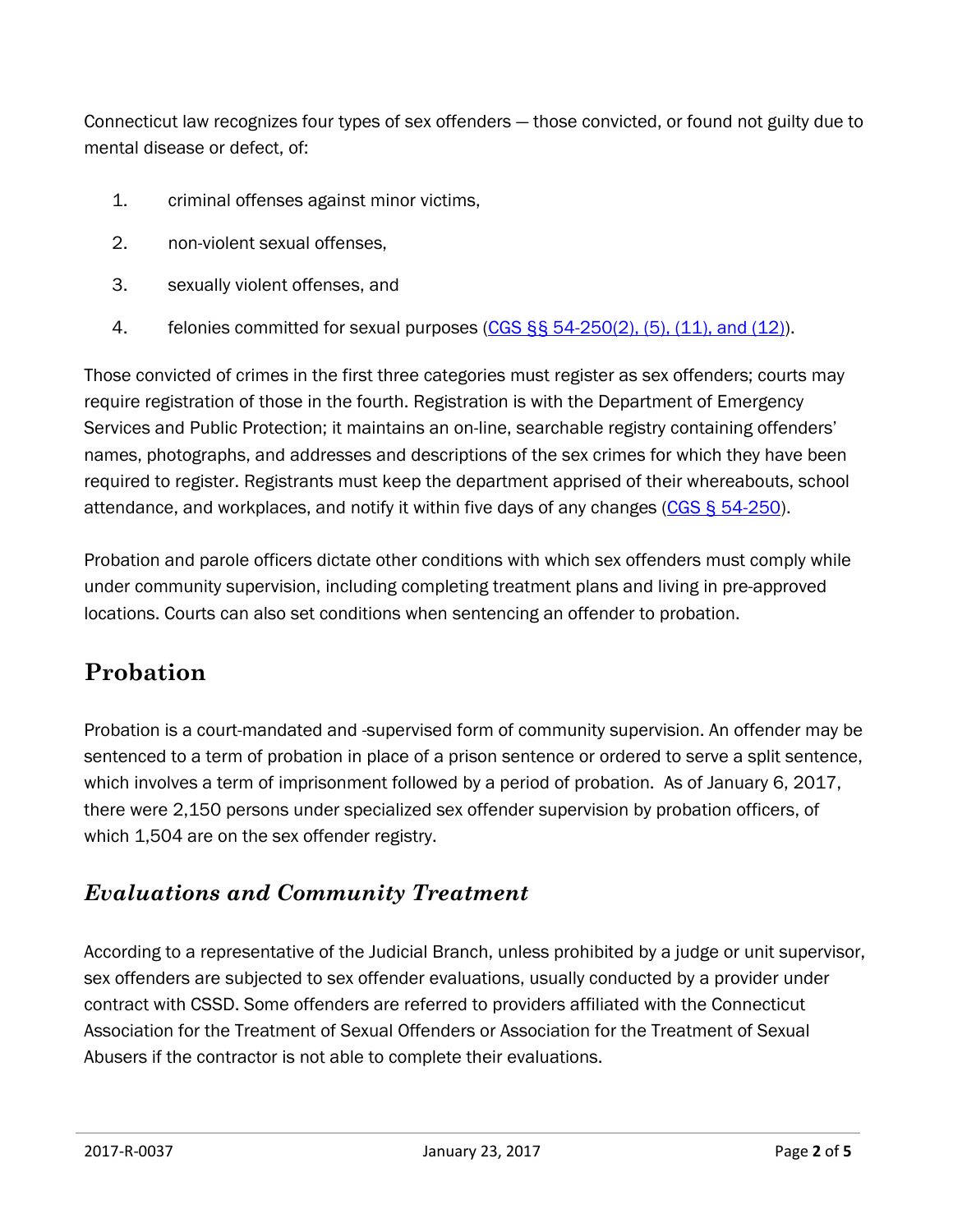The evaluation consists of a comprehensive risk and needs assessment intended to identify the risk factors that may cause the subject to reoffend. The circumstances identified as potential triggers are incorporated in the offender's clinical treatment plan.

Compliance with such treatment plans is a condition of the great majority of offenders' probation releases. Probation officers frequently check with offenders' mental health providers to make sure that supervisees are participating in required treatment.

Violators are subject to stricter probation conditions; extended probation periods; prosecution; and probation revocation, which results in incarceration for some or all of their remaining sentences [\(CGS § 53a-32\)](http://cgalites/2011/pub/chap_952.htm).

#### *Residency Restrictions*

According to the Judicial Branch, probation officers must investigate and pre-approve sex offenders' residences and proposed relocations. CSSD policy defines a "residence" as a place where a person is living or staying, including a temporary residence or lodging, home, or place where he or she habitually lives, such as a homeless, emergency, or other shelter; or recreational or other vehicle. These locations are deemed "residences" no matter how long a probationer lives there.

Investigations must take into account:

- 1. the location's potential access to the offender's target population;
- 2. his or her prior sexual assault convictions;
- 3. other people living in the residence;
- 4. the location's accessibility to family members, friends, or other supportive services;
- 5. whether the residence or location is of a type the offender's treatment plan has assessed as being a potential trigger for reoffending; and
- 6. whether a permanent or stable residence is available that might reduce the likelihood of the offender becoming transient.

Non-compliance with residency requirements subjects offenders to the same penalties described above.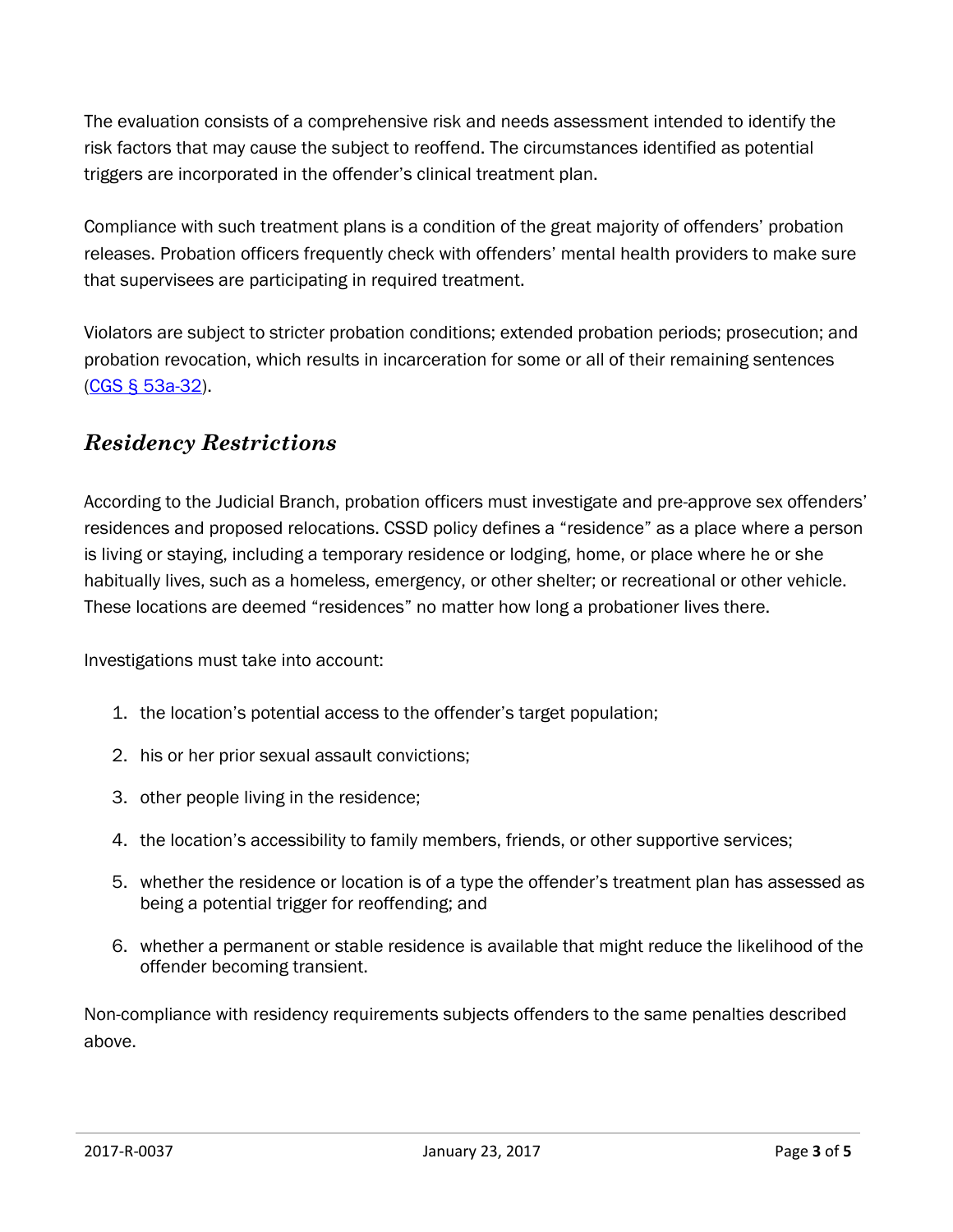## **Parole**

Parole is a discretionary release program available to most prisoners serving sentences greater than two years. Depending on the crime, parole-eligible offenders must serve at least 50% or, in the case of violent offenses, 85% of their sentences. Prospective parolee cases are considered by three-member panels of the Board of Pardons and Paroles.

The Special Management Unit's primary approach to sex offender management is one of "containment," which focuses on community and victim safety. Multidisciplinary teams, composed of experts who play some role in preventing sex offenders from reoffending, collaborate to set limits on offenders' behavior in the community. One feature of this strategy requires parole officers to closely monitor each offender's compliance with supervision and treatment conditions and avoidance of risk factors related to reoffending.

According to Frank Mirto from the Special Management Unit, as of January 20, 2017, 390 sex offenders were living in the community on parole or special parole. (Special parole is part of the sentence a judge can impose on a convicted offender. It consists of an extra period of supervision that begins when the offender is released from prison after having served his or her maximum sentence. Ordinarily, special parole periods range between one and 10 years, but judges can lengthen them for offenders convicted of sex crimes.)

#### *Evaluations and Community Treatment*

According to Officer Mirto, the unit uses a comprehensive, multidisciplinary approach to supervision and treatment. Its specialized techniques and interventions include using validated sex offender risk assessments, individualized case management plans, and cognitive-behavioral sex offender treatment that is specific to the person's offense.

The latter is a clinical approach that addresses dysfunctional emotions, maladaptive behavior, and cognitive processes and controls through a number of goal-oriented, systematic procedures. It is designed to alleviate patients' symptoms and vulnerability and, in combination with parole supervision, has been shown to reduce sexual and general recidivism rates. Treatment groups are located around the state, including in district parole offices in Bridgeport, Hartford, New Haven, and Waterbury.